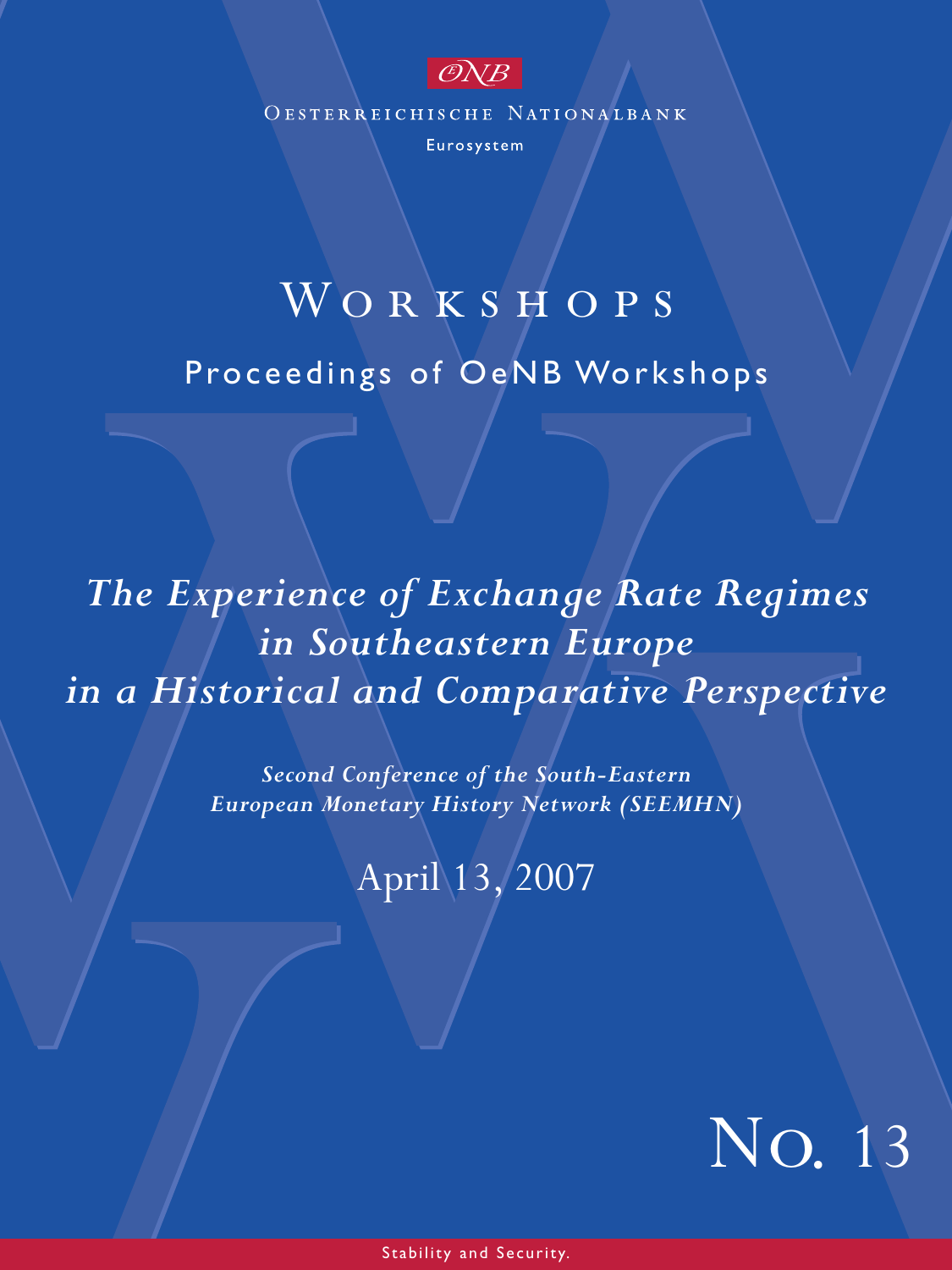# **Effective Exchange Rates in Bulgaria 1897–19391**

*Martin Ivanov Bulgarian Academy of Sciences Kalina Dimitrova* 

*Balgarska Narodna Banka* 

*Ralitsa Simeonova-Ganeva* 

*Sofia University* 

## **1. Introduction**

Recently effective exchange rates for many *core* countries and some of the *periphery* have been subjected to detailed scientific research. Solomou and his collaborators did the painstaking job of data collection and developing a crosscountry as well as cross-time comparability of among the different regions of the Classical Gold Standard. In a seminal paper with Catāo (2000, p. 372) Solomou questioned the conventional wisdom of the *fixed exchange rate regime, reflecting the predominance of an Anglo-American perspective*. This research aims at the inclusion of yet another area of the 'periphery' that was generally so far omitted when the operation of the Gold Standard and the interwar gold-exchange standard were in review.

Our main purpose is to construct nominal and real effective exchange rates of the Bulgarian lev. The hope is that compiling long-term historical series will encourage further studies on Bulgarian quantitative economic history. Applying today's widely accepted economic methodology will enable us to test the potential of adjustment mechanisms in the Europe's Southeastern fringe. The current paper was inspired by the South-East Europe Monetary History Network (SEEMHN)

<sup>&</sup>lt;sup>1</sup> Acknowledgements to: Ivaylo Nikolov (Loughborough University, UK) for providing us with Maddison data on CPI, Svetla Vladimitova (BNB librarian), who helped us with the data collection, and Matthias Morys (Oxford University) for providing us with price data for Austria-Hungary. We are also grateful for comments received by Roumen Avramov (Centre for Liberal strategies-Sofia).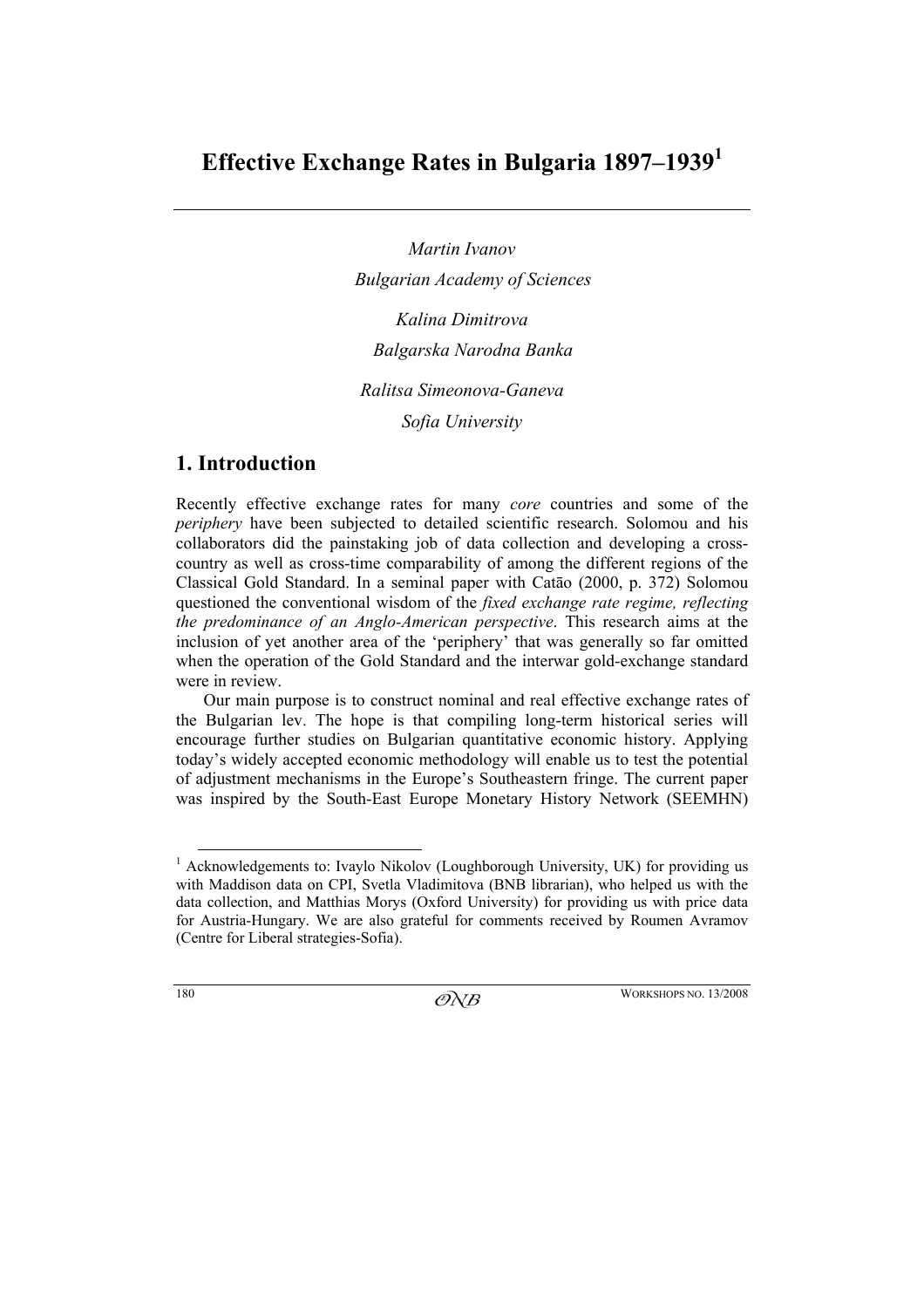Data Collection Project<sup>2</sup>. This would be a second such attempt in the SEE region after the work of Lazaretou (1995) on Greek nominal and real exchange rate development to the best of our knowledge.

The current paper is divided into 3 parts. The main body of research is presented in the second part, which additionally subdivided into three sections. In the first subsection we make a brief overview of the applied methodology. The second and the third subsections focus on two key from analytical point of view periods between 1897 and 1913 and 1927 and 1939. In the last part of the article we use standard econometric techniques to study some export's determinants and particularly the impact of the Real Effective Exchange Rate (REER) and external demand on exports' development. Such an analysis could provide us with interesting insights on whether and under what circumstances REER influenced export development. Moreover, the quantitative analysis would allow us to give some suggestions on the devaluation dilemma in the 1930's. Detailed presentation of data and sources is presented in the Appendix.

## **2. Effective Exchange Rates for Bulgaria**

### **2.1Methodology**

According to a BIS economic paper on measuring international cost and price competitiveness (Turner and Van't Dack, 1993) three elements are important for ensuring proper construction and interpretation of nominal effective exchange rates: (1) the choice of currencies to be included, (2) the weighting structure to be assigned to the set of currencies and (3) the base period.

Bilateral exchange rates of the Bulgarian lev against foreign currencies are available from Feb.  $1897<sup>3</sup>$  which determined the beginning of the period in review of the paper. The exchange rate data was collected from the Exchange Rate Section in the State Gazette. Normally, the BNB reported the rate 3 to 4 times a week of which we used one observation trying to draw it from or near the following dates – the  $7<sup>th</sup>$ , the  $14<sup>th</sup>$ , the  $21<sup>st</sup>$  and the  $28<sup>th</sup>$  of each month. As the next step we have calculated the monthly exchange rate as a simple average of these four observations. From the information reported in the newspaper we used only the rate of bills of exchange, as this was the way most of the trade was financed, thus leaving the ER for banknotes and coins aside. Then, using a simple average

<sup>&</sup>lt;sup>2</sup> The South-Eastern European Monetary History Network was initiated in 2006 by the central banks of Albania, Austria, Bulgaria, Croatia, Greece, Romania, Serbia, Slovenia and Turkey.<br> $3$  Bulgarian N

Bulgarian National Bank (BNB) was established in 1879. In 1885 it was granted monopoly on banknote issue. Few years later in 1891 Bulgarian gold and silver backed banknotes gained convertibility.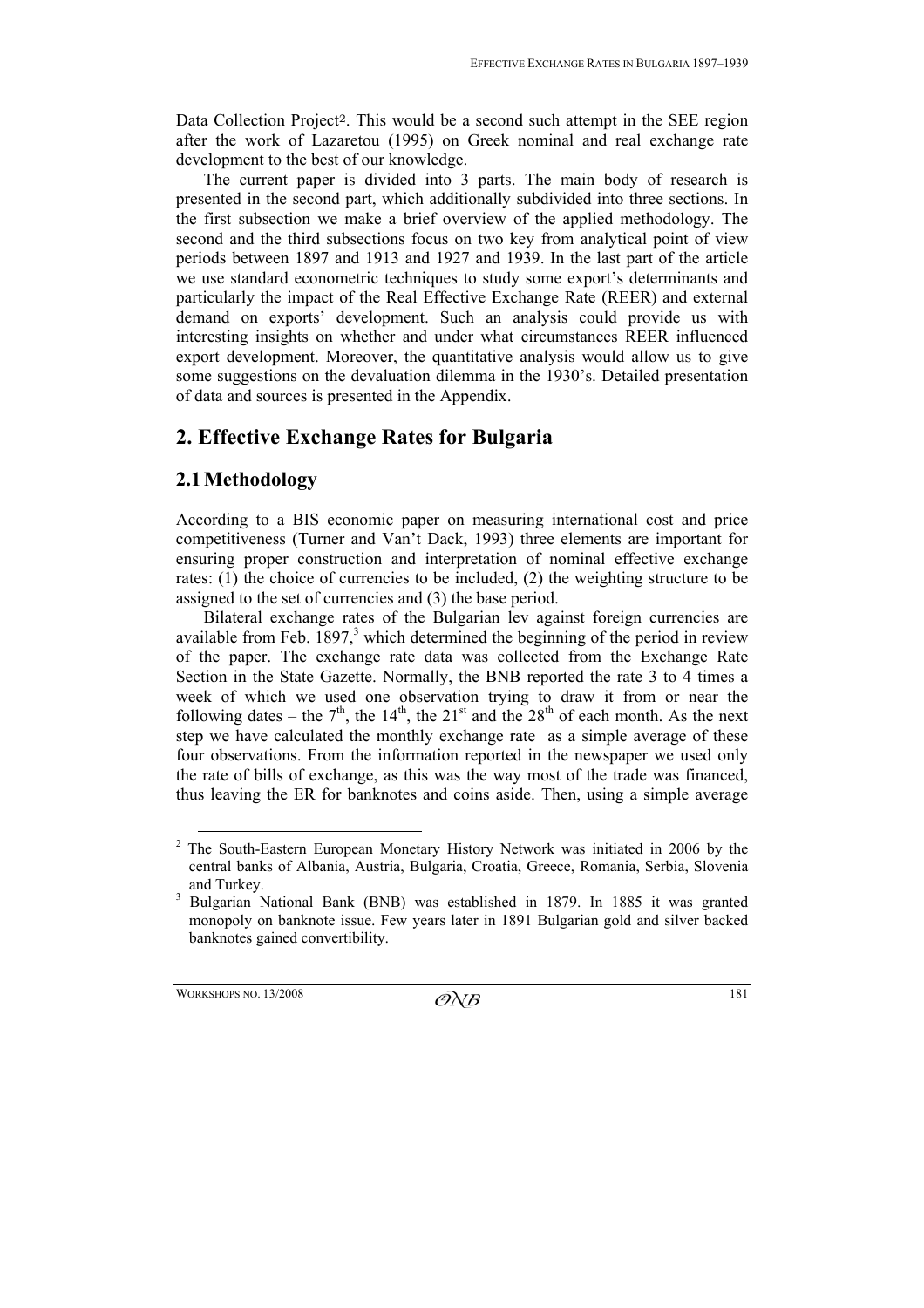between 'buy' and 'sell' rates, we calculated the ER of bills of exchange, drawn against all the main commercial partners.

The choice of currencies which are to be included in the basket is determined by our purpose to cover as most as possible of Bulgaria's foreign commodity exchange, conditional on price data availability (details about data description are provided in the Appendix). Although there is another internationally recognized weighting system<sup>4</sup> (Turner and Van't Dack, 1993; Edwards 1989; Lipschitz and McDonald, 1991) taking into account domestic production of each trading partner (*double weights*), it is difficult to employ it for the period under study since output data for most countries including Bulgaria is either unavailable or unreliable. With respect to the method of aggregation, we apply the geometric weighted average (instead of arithmetic average) in order to preserve the relationship between exchange rates quoted in national currencies per 1 unit of foreign currency and vise versa (Bozhkov, 2004). NEER is calculated according to the formula:

$$
NEER = \prod_i \left[ \frac{1}{ER_{BGL/X_i}} \right]^{w_i},
$$

Where  $ER_{BGL/X}$  is the bilateral exchange rate of the LEV for one unit of foreign currency of country  $i$ , and  $w_i$  is the respective weight of  $i$  country in the foreign trade of Bulgaria.

The Bulgarian nominal EER is calculated incorporating eight/ten of its main trading partners (Austria-Hungary, divided into Austria and Hungary after the First World War, Belgium, France, Germany, Italy, the Ottoman Empire/Turkey Switzerland, the UK and the USA), thus covering over 2/3 of Bulgaria's commercial exchange – an average of 87.5% in the pre First Word War-period and 77% for the interwar years. The share of all trading partners has been determined on a yearly basis. Shorthand methods have recently been applied (Solomou and Catāo 2000; Shimazaki and Solomou, 2001 and Catāo and Solomou, 2003) using several (either two or three) base years. In our understanding, however, the technique followed here is painstaking yet far more precise procedure for determining the foreign currencies that should be included in the basket.

Real effective exchange rate is defined as the nominal rate deflated by of foreign prices or costs relative to those at home. Applying the same geometric average procedure of aggregation, we calculate the REER in the following way:

$$
REER = \prod_i \left[ \frac{P^{BG}}{P^i * ER_{BGL/X_i}} \right]^{w_i},
$$

 <sup>4</sup> Double weighting systems are applied by most international organizations like BIS, OECD, IMF, and European Commission.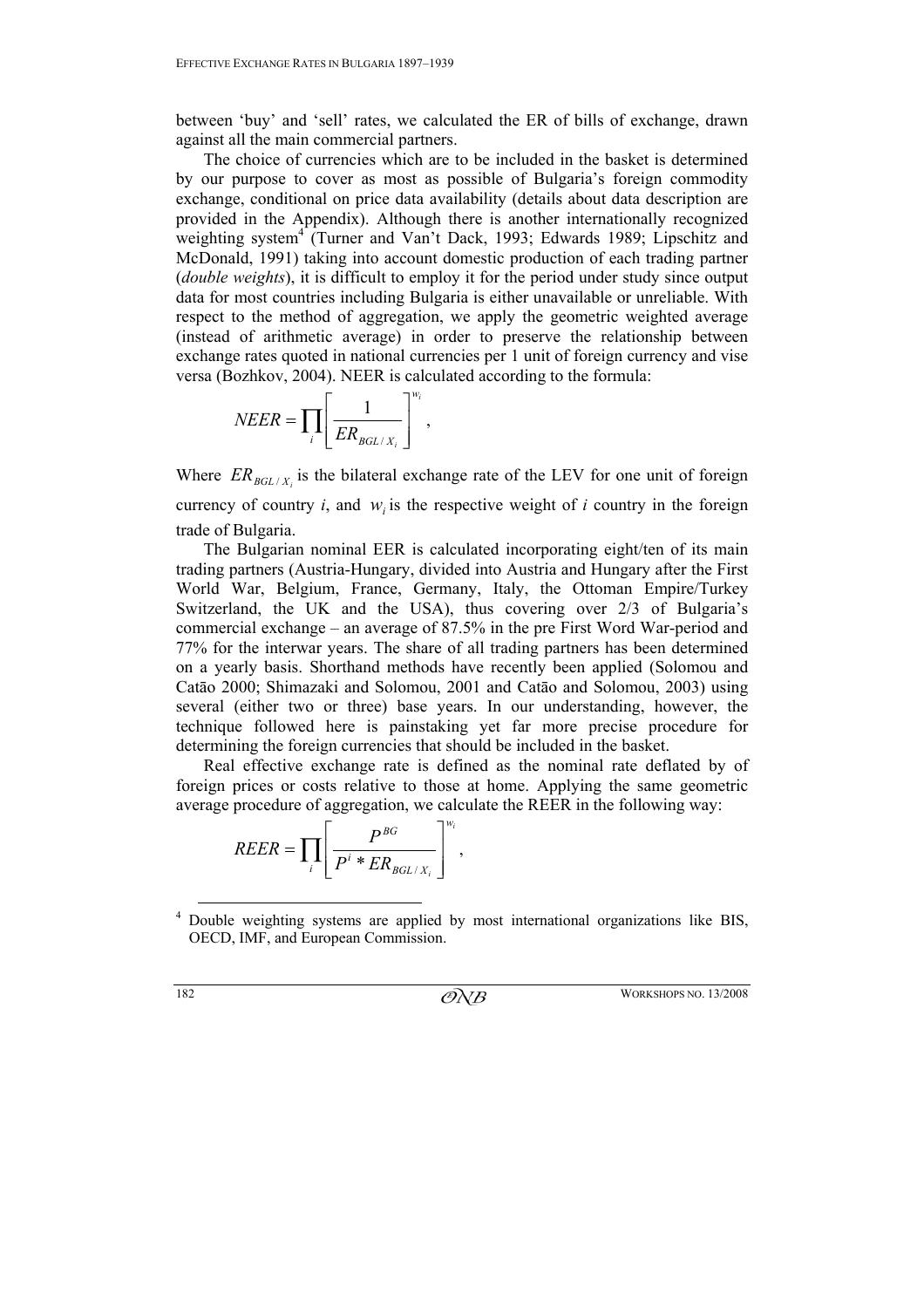Where  $P^{BG}$  is the price deflator in Bulgaria,  $P^i$  is the price deflator in the respective trading partner of Bulgaria and all other notations are the same like in the NEER formula.

Real EER was derived by using consumer price indicators where possible, as was the case for Austria, Belgium, France, Germany, Italy, Switzerland and the UK (Maddison 1991) and Bulgaria for the interwar period. Unfortunately, as the (Consumer Price Index) CPI was not available for Bulgaria prior to the First World War and for Turkey for the whole period 1897–1939 we were forced to resort to the wholesale price index (Pamuk 2000, Statistical Yearbook of Bulgarian Kingdom, various years). However, as Solomou and Catāo 2000 point out, this should not cause any significant problems because of the *high correlation between the GDP deflators and consumer price deflators*. In the Bulgarian case, which is best known to us, this consumer price index excluded the rent and clothing but included detailed information about food, drinks and heating. However, we should stress again that the aforementioned data problems make the REER calculated only indicative estimates of the general trends. The weights used are the same trade weights as were used in the nominal EER calculation.

## **2.2Long-term Perspective**

Another methodological aspect of calculating effective exchange rates is to have a constant basket of currencies (Ellis, 2001), i.e. it should include the same currencies (countries) over the whole period under review. For the sake of constructing a long-term historical time series of effective (nominal) exchange rates, we find ourselves constrained to form a basket of only 6 currencies identified by six trading partners of Bulgaria – France, Germany, Italy, Switzerland, the United Kingdom and Turkey which together comprise up to 60% on average for the whole period (1897–1939). This methodological requirement restrained us to include Austria-Hungary and Belgium in the sample. After the First World War the former Hapsburg Empire was divided into several independent states (Austria, Hungary, Czechoslovakia, Poland and Yugoslavia) while for Belgium there is no exchange rate reported for the years 1915 to 1918 when it was under German occupation. The data for the two significant Bulgarian trading partners would later be reintegrated when focusing our research on the two key episodes (the Gold Standard and the postwar currency stabilization).

Provided the way EERs are constructed, upward movement should be interpreted as appreciation with respect to the base period which is 1913 as the most commonly used one in the literature on the subject (Shimazaki and Solomou 2001) and the historical data bases (Maddison 1991, Mitchell 1992) and downward movement as depreciation (chart 1).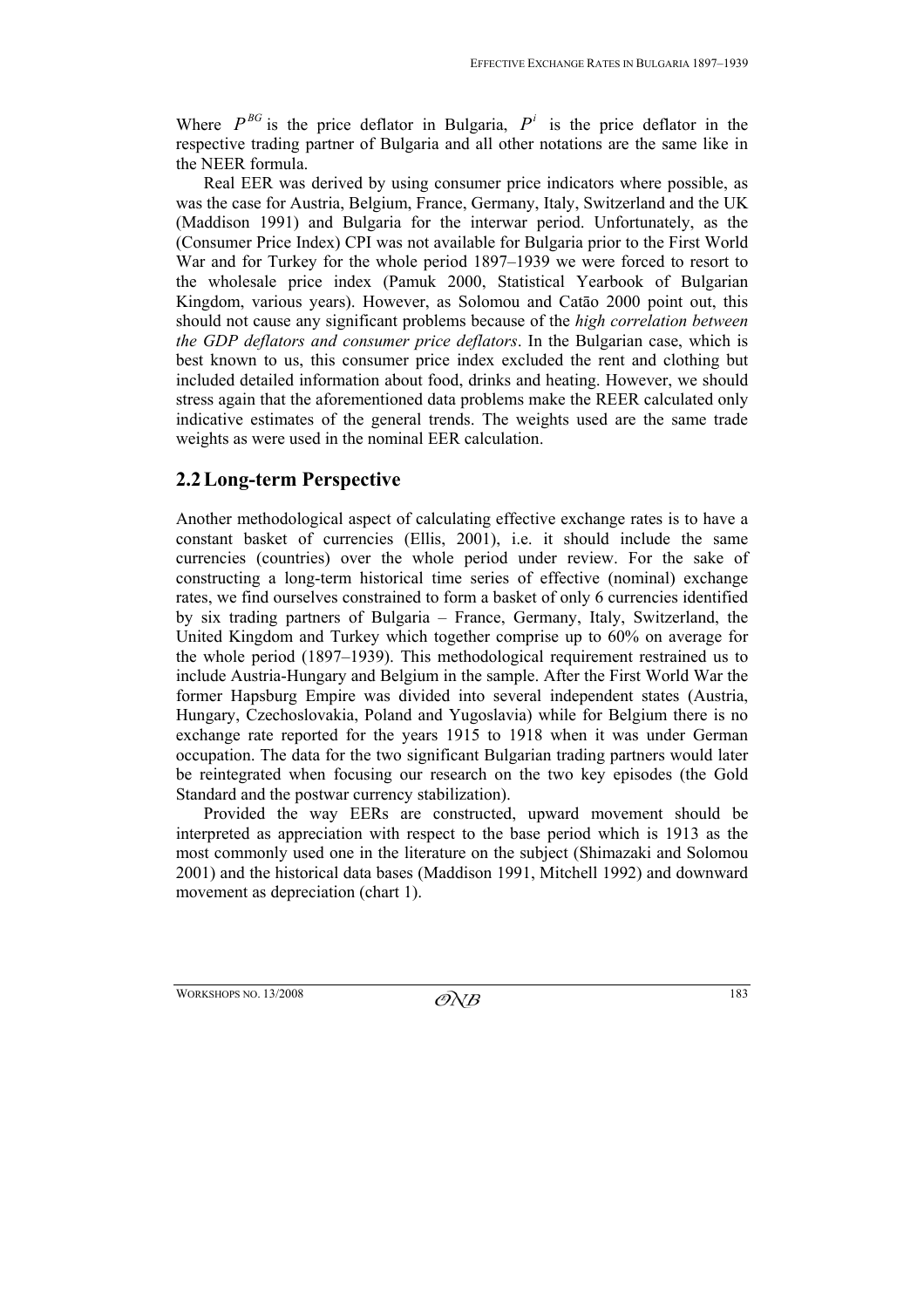

*Chart 1: Bulgaria's NEER (1897–1938, 1913/1914=100)* 

*Source: Authors' calculations.* 

The long-term development of Bulgaria's nominal effective exchange rate seems to experience slow depreciation towards the end of the Classical Gold Standard, which is common for the other countries in the gold club *core* and the *periphery* after mid-1890s (Solomou and Catāo, 2003). The decade of warfare (three consecutive wars: the First and Second Balkan and the First Word War) triggered Bulgarian effective exchange rate depreciation. In 1919, it reached the trough at 47.37% of its original 1913 value . Within a single year (1923) the trend was completely reversed when Bulgaria's Nominal Effective Exchange Rate (NEER) appreciates by a factor of 24. This in fact was due mainly to the devaluation of the Reichsmark and the significant German share of Bulgaria's visible trade (an average of 24% for the whole period). Although we do not pretend that NEER gives us the exact degree of appreciation and depreciation, one can find in Nenovsky and Dimitrova (2006, p. 10) that "in June 1923 a sharp rise to 75 stotinky<sup>5</sup> per US dollar was observed which recorded appreciation of 245 percent".

It was not before 1924 when Bulgaria, following some of the *core* countries (like France) undertook measures for exchange rate stabilization. Unlike the U.K. Bulgaria fixed its national currency at a new devalued parity. The new parity of the

 <sup>5</sup> According to the law from 1885 1 lev was subdivided into 100 *stotinky*.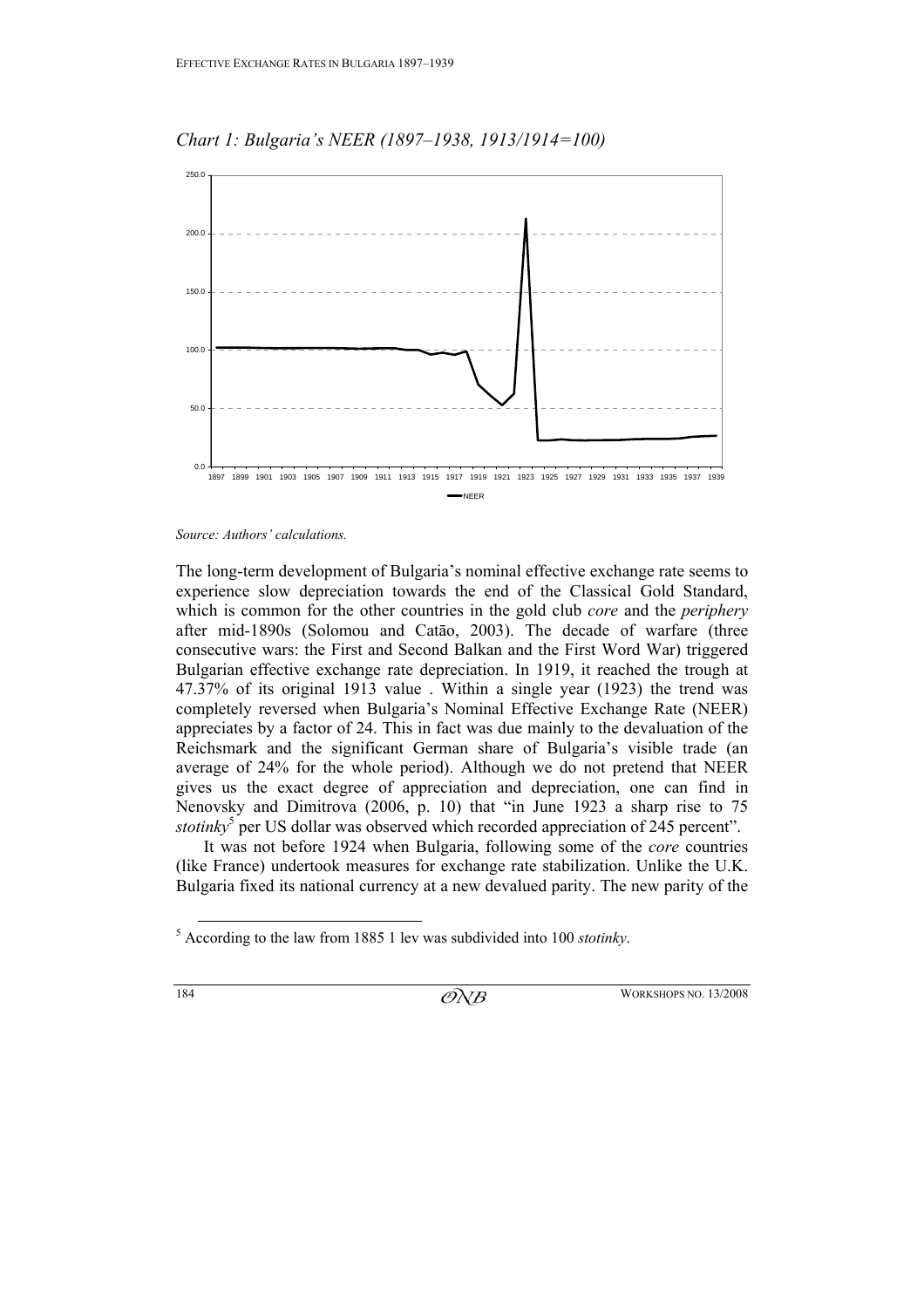lev established *de facto* in 1924 was 77 percent under its prewar level. Bulgaria's poor gold reserves position<sup>6</sup> and the heavy burden of its foreign debt service narrowed dramatically the room for maneuvers during the Great Depression leaving Sofia with virtually no choice but to defend its national currency (Ivanov 2004, Nenosky et al, 2007).

This policy choice was translated in Bulgarian NEER as a monotonous appreciation after mid-1920s accompanied by Draconian measures for maintaining a stable exchange rate of the of the national currency. Following the German *Devisenbewirschaftung* experience a combination of trade and foreign exchange restrictions were introduced in 1931. They helped the government to preserve, at least officially, the parity of the lev. It was not before 1933 when a system of export subsidies was put in place, thus unofficially devaluating the lev with approximately 25 percent. Officially, however, the peg against the gold was maintained until the end of the period in review.<sup>7</sup>

#### **2.3Short-term Perspectives**

The period in review (1897–1939) is characterized by turbulent episodes and severe disturbances in the international trade and economic development evidenced by the high volatility (standard deviation) of the shares (around the mean) designated to the respective trading partners of Bulgaria (Germany – 15.4, Turkey  $-8.2$ , the UK – 6.1, Italy – 5.9) and of the coverage of the basket itself (7.5). This implies different biases of the constructed long-term NEER for some years. As the effective exchange rates are very sensitive to changes in the trade structure and high inflationary currencies (Ellis, 2001), we consider focusing the analysis in two sub-periods. Another important motivation for such our decision is the data break in 1913 or 1914<sup>8</sup> in both Maddison and the Statistical Yearbook of Bulgarian Kingdom price indices. Last but not least, in that way we would be able to make a comparison in-between the two time spans without losing consistency.

 <sup>6</sup> Apart from the external constraint on borrowing after WW-I, Bulgaria suffered from purely domestic constraints on capital accumulation like chasing the capital accumulation during WW-I upon the accusation of being "illegally acquired on the account of those who fought for Bulgaria" (article 4 from the Law for Putting on Trial the Culrpits for the National Catastrophy), high tax burden on corporate profits and political instability (Boshulkov, 1927). For a recent review in the literature cf. Avramov, 2007.<br> $\frac{7}{2}$  Actually, Bulgaria never devalued until the late 1940s. De fecto, however

Actually, Bulgaria never devalued until the late 1940s. *De facto*, however, the lev was subjected to an adjustment mechanism through the currency control, the export subsidies and the paper-exchange standard during the Second World War.<br><sup>8</sup> Maddison (1991) CPI data is divided into sub periods with a br

Maddison (1991) CPI data is divided into sub-periods with a break in 1913. The luck of overlapping observations for some countries prevented us from constructing a series for the whole period. Similarly, in the case of Bulgaria, we use one price indicator for the period prior 1913 and another for the period after.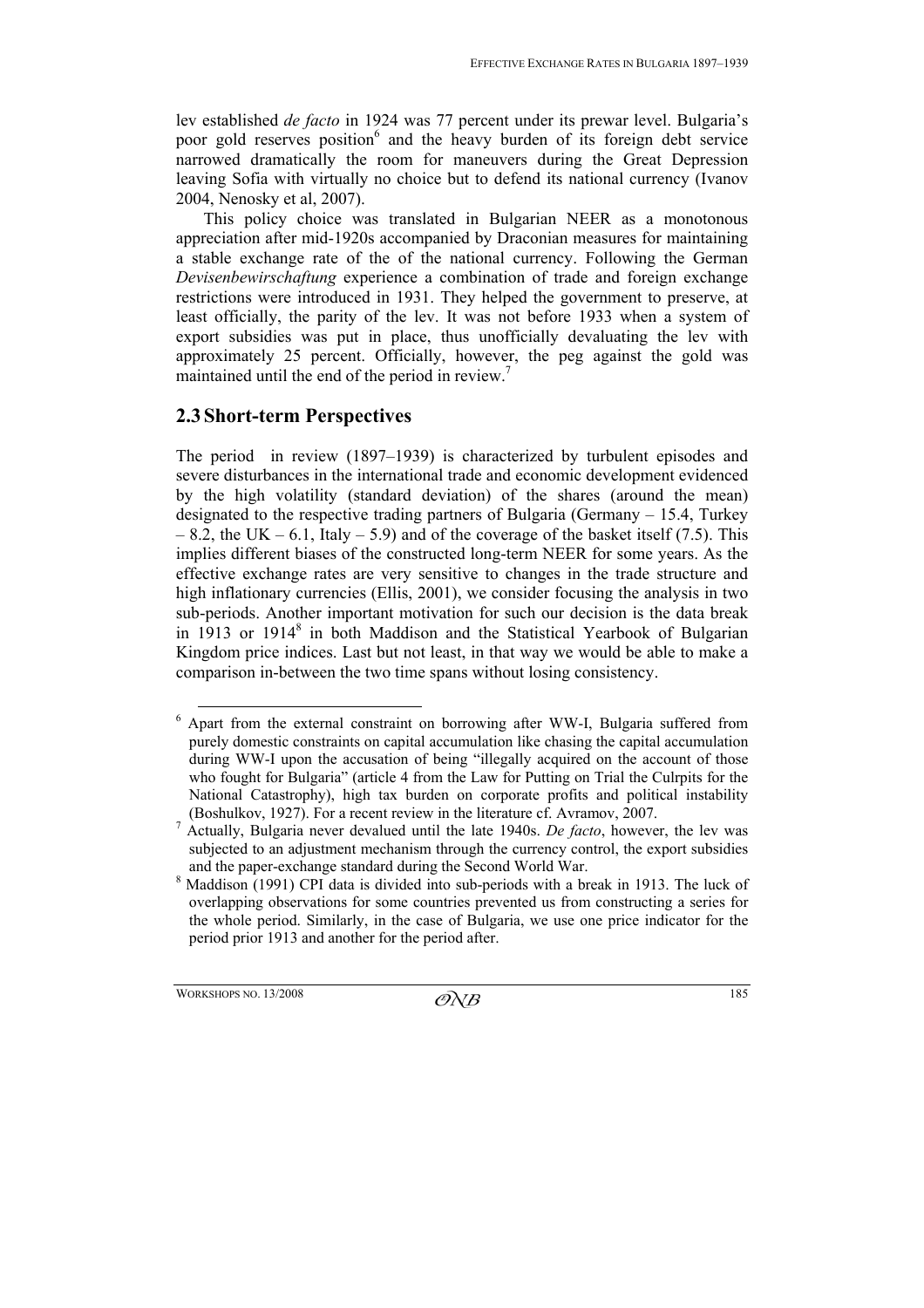The huge structural changes in international trade and periods of hyperinflation forced us to construct series for two unattached sub-periods. Their borders were defined in purely empirical manner influenced more by the data availability constraint, rather than following some theoretically justified criteria (like Garofalo 2005).<sup>9</sup> For both periods we managed to construct economically consistent indicators of effective ERs, which more or less characterize the two major exchange rate regimes, i.e. the Classical Gold Standard and the Gold-Exchange Standard between both world wars. Although we cannot directly compare values of effective exchange rates between the two periods, such analytical technique would allow us to study the sub-periods in more details as well as to allocate the general developments across them. Furthermore, dividing the long-term NEER trend into two short-term periods would allow us to include several important trade partners (the USA, Belgium, Austria and Hungary) that were omitted so far due to data breaks.

#### 2.3.1 First Sub-Period (1897–1913)

The first period stretches between 1897 (the first year for which we were able to get detailed exchange rate data) and 1913, as the latter serves as a base year. In international context it covers the final stage of the Classical Gold Standard. The effective exchange rate covers eight countries with which Bulgaria conducted 88% of its foreign trade turnover<sup>10</sup>. Among its main trading partners we managed to incorporate Turkey (18%), Austria-Hungary (18%), the UK (16%), Germany  $(14%)$  and Belgium  $(10%)$ .

<sup>&</sup>lt;sup>9</sup> In Garofalo (2005) the author also employs econometric approach for classifying exchange rate regimes, which prove to cover the major episodes of exchange rate experience in Italy identified also according to the methodology for periodization applied

in economic history. 10 In contrast to ERRs calculated as ideal Fischer ideal index (Solomous and Catāo, 2000), the trade shares in our calculations are average values of the respective periods.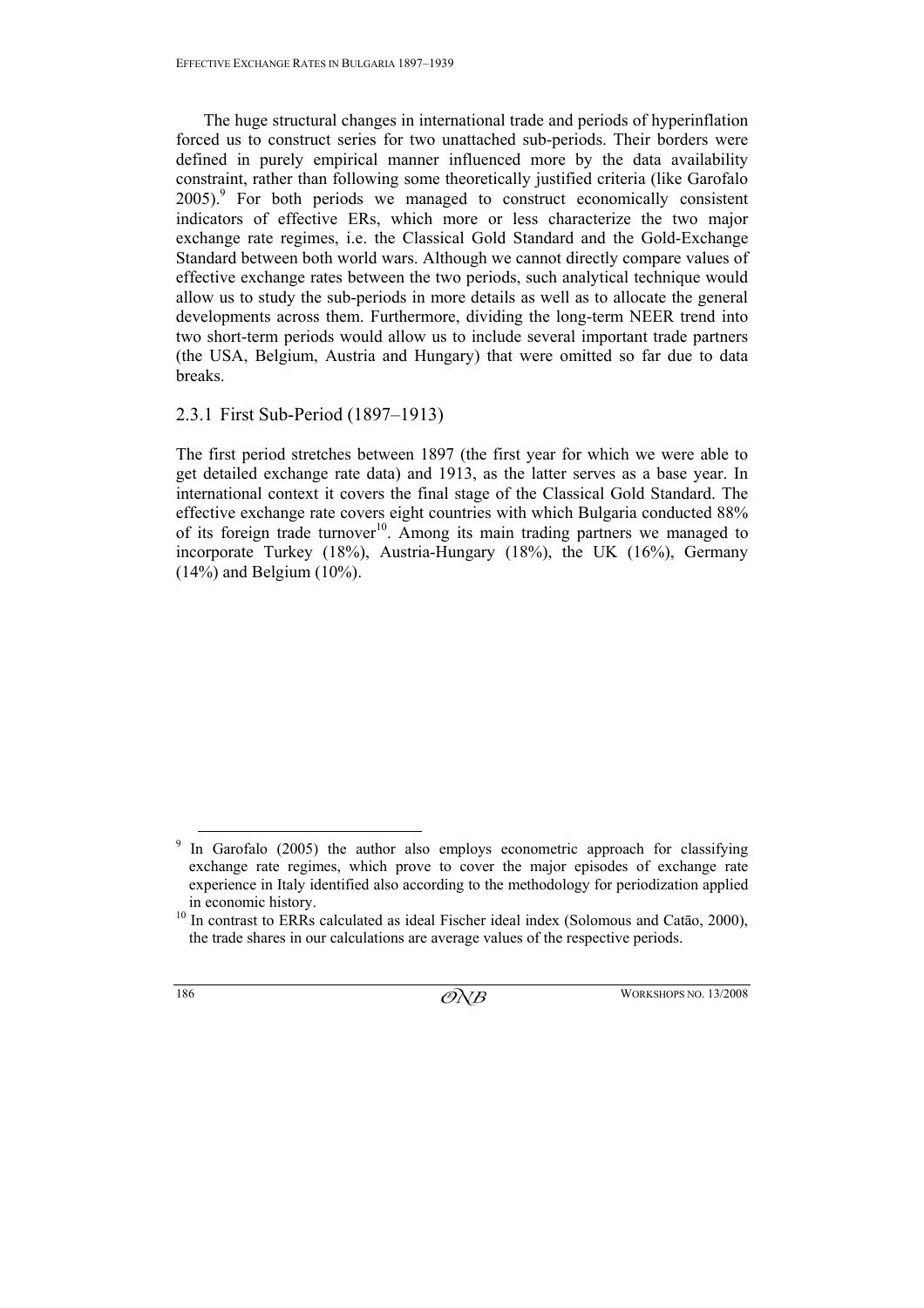

*Chart 2: Bulgaria's EERs (1897–1913, 1913=100)* 

*Source: Authors' calculations.* 

Putting the EERs under the magnifying glass (chart 2) we can detect in the late  $19<sup>th</sup>$ century a close to 10 percent depreciation of the lev in nominal terms with respect to its 1913 level. In 1900, however, the NEER exhibited a sharp appreciation of 13.2 percent, triggered by the weakened Austria-Hungarian Crown (Eichengreen, 2002). Investigating bilateral exchange rates of the lev it turned out that the crisis affected most Austria-Hungary from all of the Bulgarian trading partners in EER basket. From the 1900 peak NEER marginally depreciated by 2.5 percent on average till end of the Classical Gold Standard. Conversely, the REER was appreciating throughout the whole period starting from a very competitive (low) price level.

The degree of appreciation might be however slightly biased by our choice to use another (the only available) price indicator for Bulgaria, which might be described as something between CPI and retail price index from today's point of view<sup>11</sup>. The index reported by Bulgarian General Directorate of Statistics included 98 commodities mainly food, drinks and heating. According to the occasionally survived peasants' budgets from 1907 those items comprised nearly 2/3 of the rural

 $11$  Given the character of consumption and the degree of home production in the country at that time, we consider it representative for capturing consumer prices changes, and hence appropriate for a consistent international comparison.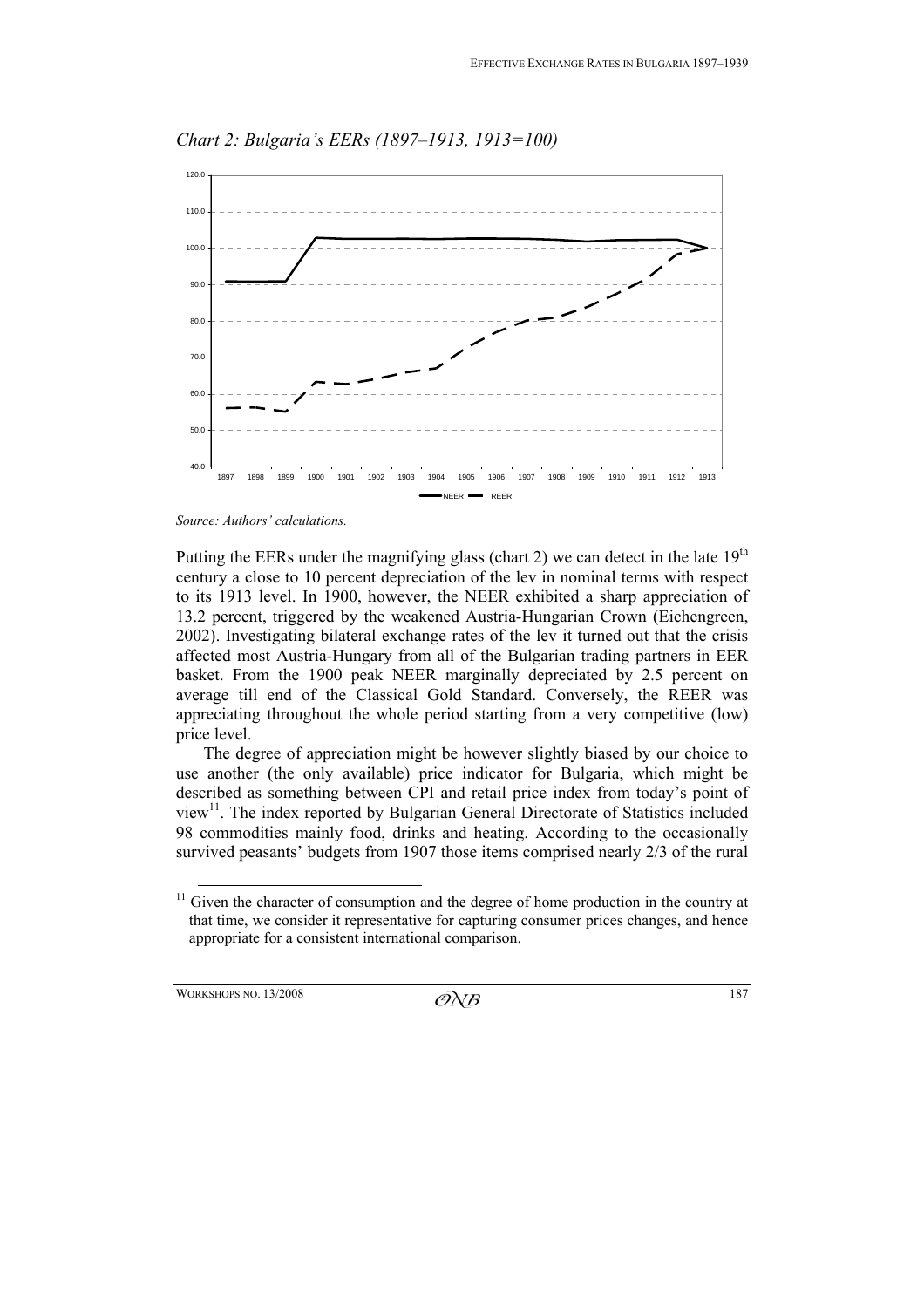consumption (about 80 percent of the population lived in villages). If clothing is also taken into consideration as far as the wool and goat-hair were widely used by the population in rural areas for self-preparation of garments, then the index coverage would reach 80 percent. Obviously, the rents were the only significant item excluded from the index. Unfortunately, official statistics does not report data on rents before 1911 preventing us from the calculation of CPI for Bulgaria during the years of the Classical Gold Standard.

#### 2.3.2 Second Sub-Period (1927–1939)

The second time series is calculated for most of 1920s and 1930s with a base in 1927 (chart 3). In such a way we were able to exclude the First World War and its devastating consequences and concentrate on the postwar stabilization of the lev. Interestingly, although the number of the currencies in the basket is bigger (10 countries), Bulgaria's foreign trade coverage decreases (by an average of 75 percent). The number of main foreign trade partners increased after WW-I due to the split of Austria-Hungary into several independent states and the inclusion of the USA.



*Chart 3: Bulgaria's EERs (1927–1939, 1927=100)* 

*Source: Authors' calculations.* 

As a result of the devaluation of several key currencies in early 1930s Bulgarian NEER started to appreciate. When the sterling left the "gold club" in 1931 the Lev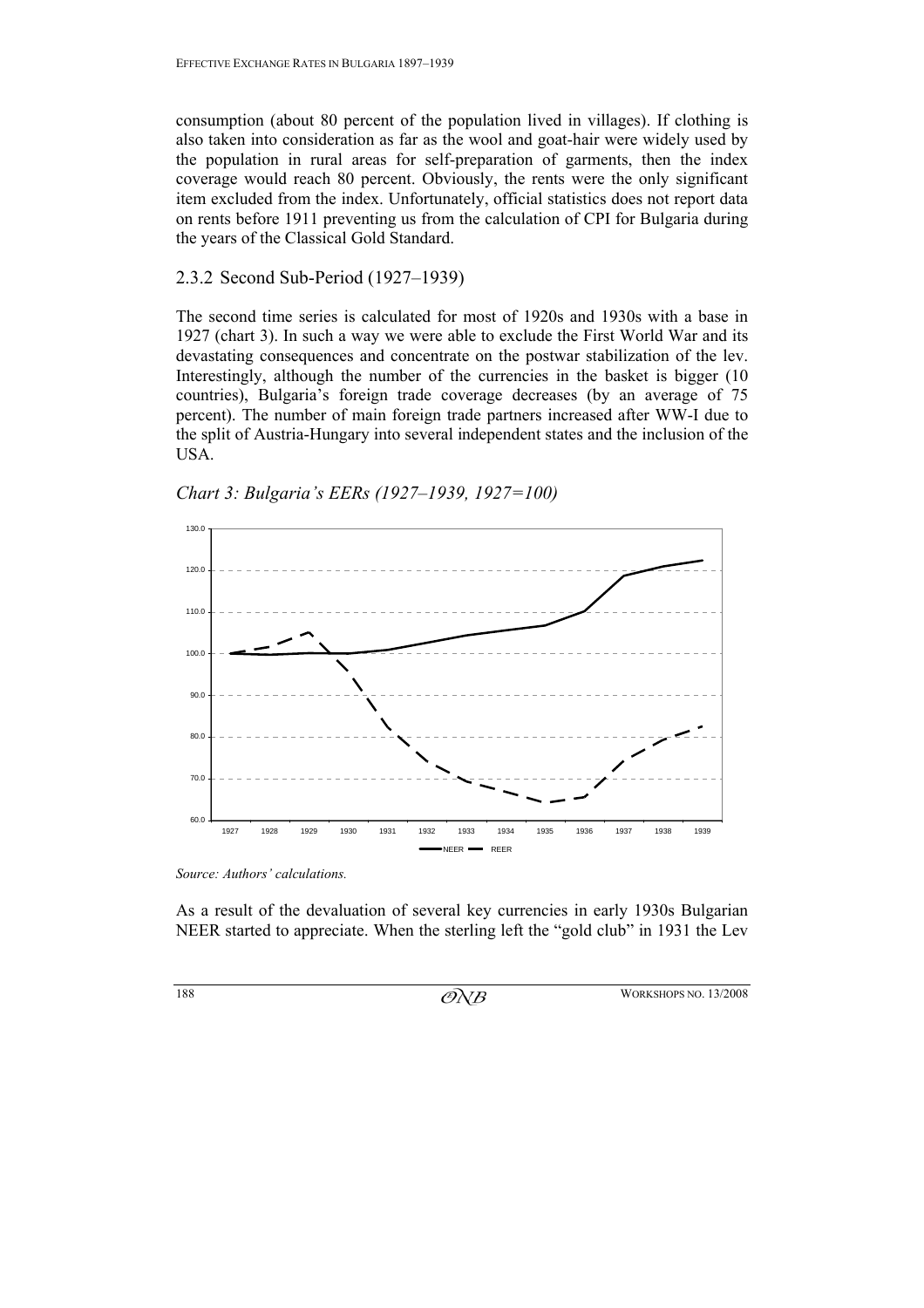was overvalued by close to 2 percent with respect to its 1927 level. This was followed by another 2.5 percent appreciation in 1933 driven by the U.S. departure of the gold. The intense trade relations with Germany, the specific bilateral trade agreements (clearing, exchange rate premiums and compensations<sup>12</sup>) as well as the collapse of the Gold block after the Banque de France's decision to go off gold in 1936 resulted in 7 percent further appreciation of the Bulgarian currency.

The REER development could be split into 3 sub-periods. Until 1929 when Bulgaria was on the upward curve of the economic cycle the REER continue to appreciate by another close to 5 percent from its level in 1927. This was mainly a result of the 7.5 percent 1927 Stabilisation Loan granted under the auspice of the League of Nations and the influx of foreign capitals that followed suit. The Great Depression put a sudden end to the short-lived gold inflows reversing the trend to a steep depreciation aggravated by the sharp slump in agricultural prices. The trough was reached in 1935 when the REER of the lev was 35 percent under its 1927 level. From mid-1930s onwards the national currency started gaining strength and by the 1939 it restored half of its value.

The post-1929 development of REER allows us to analyze the familiar devaluation/deflation dilemma that Bulgarian elite was facing during the Great Depression from an unfamiliar vantage point. Political considerations played an important role in determining its decision to stay on gold. It could be argued that co-operation with Bulgaria's former adversaries in the Entente was the cornerstone of the entire reconstruction effort in Bulgaria from as early as 1919. (Tooze and Ivanov, 2007) Certainly, there was no doubt in the mind of the People's Block governments that took control of Bulgaria from June 1931 that they should follow the line of international and domestic stabilization pursued since 1920s. Debt repudiation would have questioned this key policy dogma and should have certainly resulted into a deeper economic and political isolation. As the People's Bloc Prime Minister Nicola Mushanov (1931–1934) was to put it in 1933: *"We are too weak to solve alone, with our own Dutch courage, the (economic) problems."*13

As we shall see shortly (section 3) this politically driven regime choice surprisingly did not come at a high economic price. With the autarkic drive at its extreme and the quantitive restrictions stifling the international trade in 1930s further REER depreciation would have hardly boosted Bulgarian export and stabilized its balance of payments.

## **3. Relationships between REER and Exports in Bulgaria**

Further to the above discussion, here we propose an attempt to study export determinants and particularly the impact of REER and external demand on export

<sup>&</sup>lt;sup>12</sup> For more details see Toshev (1941–42) and Svrakov, (1941).<br><sup>13</sup> Stenografski dnevnitsi na XXIII ONS, 23 Nov. 1933, p. 231.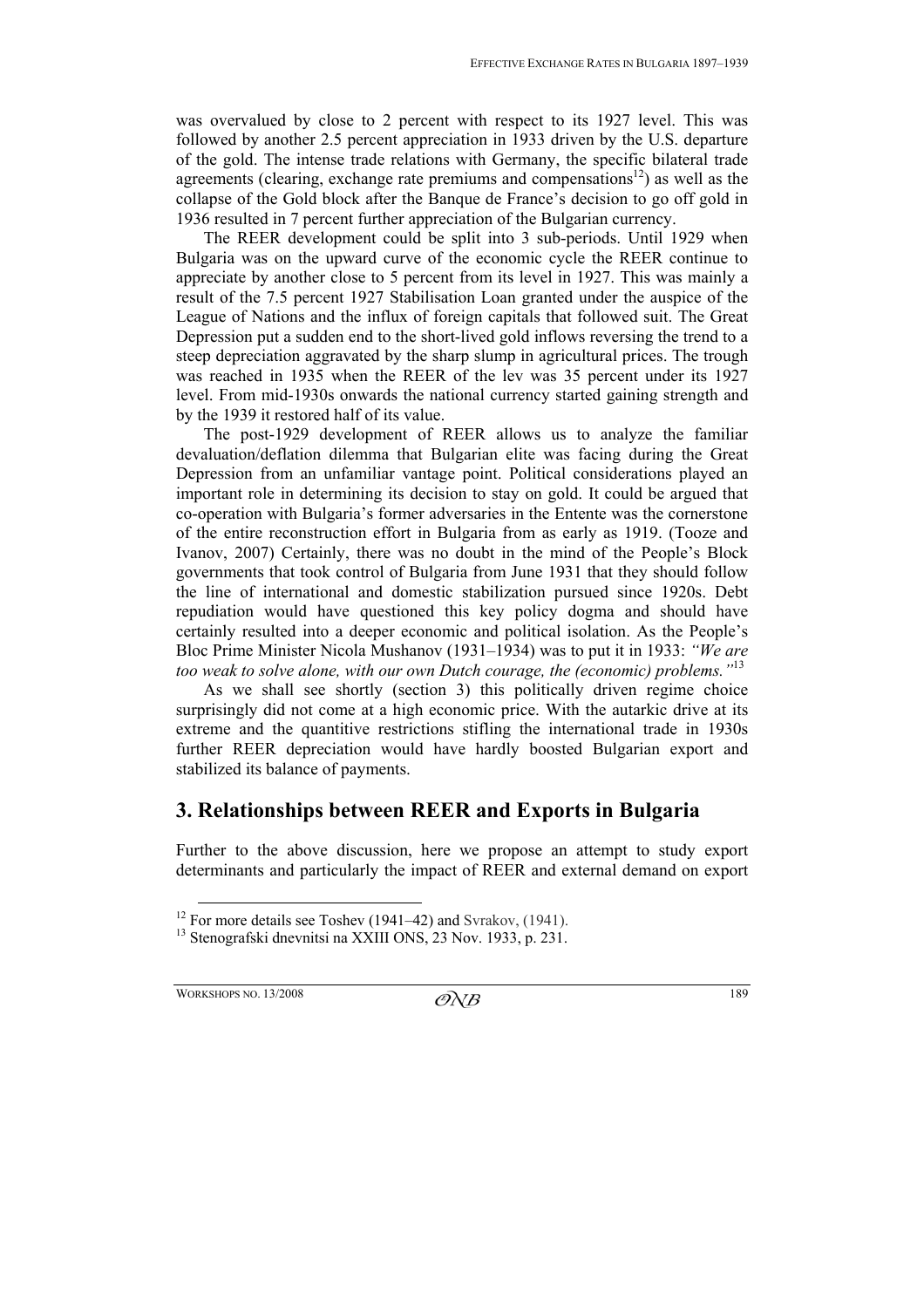development. Based on fundamental textbook theoretical relationships real export should predominantly reflect REER movements and foreign demand (Rivera-Batiz and Rivera-Batiz, 1985). The relationship can be illustrated with the following formula:

$$
M^* = M^*(REER, Y^*),
$$

Where  $M^*$  as real export (volume of export) is determined by REER and  $Y^*$  is foreign demand. According to the method of REER calculations (upward movements indicate appreciation) real export is expected to be in reverse relationship with respect to REER development, i.e. to have a negative sign (referred below as negative impact), while real exports and external demand should exhibit developments in the same direction.

An indicator of the external demand  $(Y^*)$  is the real GDP growth of Bulgarian trading partners. As a proxy we take GDP per capita aggregated for the core 12 European countries at 1990 international Geary-Khamis dollars (Maddison, 2003). Due to the lack of long-term historical series of export deflators of Bulgaria,  $M^*$ is approximated by the physical volume of export (thousands of tones). Anticipating that this might have some biases on the estimates, we also investigate the impact of both factors on nominal export, i.e. total amount of export incorporating price changes.

The impact of the long-term REER on the exports is studied for the whole period – from 1896 to 1939, while the impact of the short-term REER is analyzed for the two sub-periods 1896-1913 and 1923-1939. The estimation procedure includes preliminary unit root tests of the constructed time series and cointegration tests. These tests do not provide evidence of co-integration relationships among the variables we consider, so less advanced techniques than VAR or VEC, like OLS regressions using stationary transformations of the variables have been applied. An attempt to differentiate the impact of the REER on the nominal and real exports is made through the use of respectively the volume of exports as a proxy variable for the real exports (table 1) and exports in current leva (table 2).

For the whole period in review the long-term REER has a statistically significant, although of small size (0.08) negative impact on the volume of exports (as initially expected). The analysis for the period shows a significant negative impact on the volume of exports of the period 1915–1920 (modeled as a dummy variable), which can be explained by the war and post-WWI economic slow-down.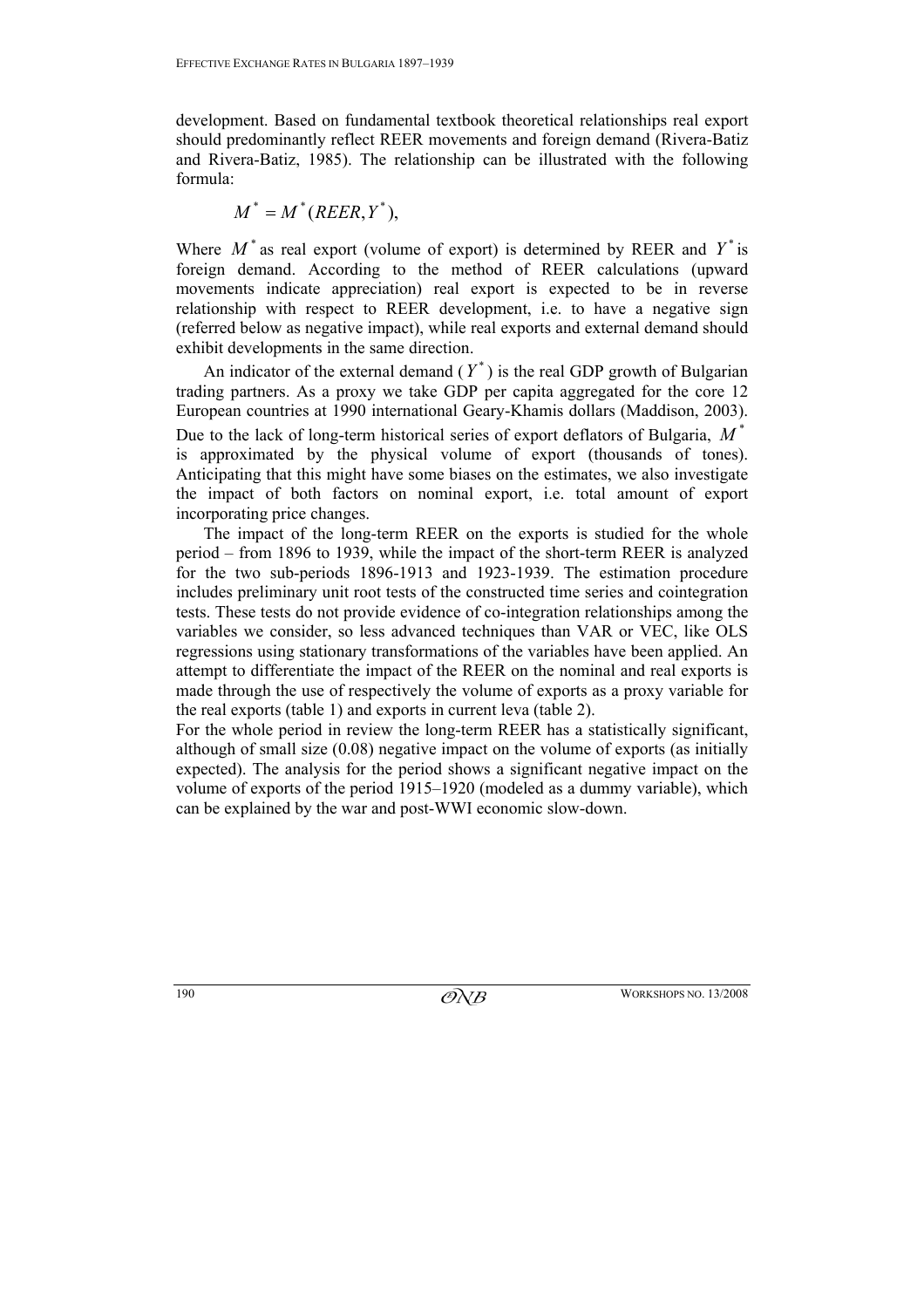| <b>Models</b>             |                   |                         | Equation 1 (log of exports) Equation 2 (log of exports) Equation 3 (1 <sup>st</sup> diff of log) |                         |                          |                         |
|---------------------------|-------------------|-------------------------|--------------------------------------------------------------------------------------------------|-------------------------|--------------------------|-------------------------|
| Period/<br><b>Factors</b> |                   | Foreign                 | <b>REERST</b>                                                                                    | Foreign                 | <b>REER ST</b>           | Foreign                 |
|                           | <b>REER</b> (log) | income (1 <sup>st</sup> | $(1st$ diff of                                                                                   | income (1 <sup>st</sup> | (1 <sup>st</sup> diff of | income (1 <sup>st</sup> |
|                           |                   | diff of log)            | log)                                                                                             | diff of log)            | llog)                    | diff of log)            |
| 1896 - 1939               | $-0.088824$       | 1.318458                |                                                                                                  |                         |                          |                         |
| t-statistic               | $-2.321326$       | 0.414798                |                                                                                                  |                         |                          |                         |
| R-squared                 |                   | 0.734064                |                                                                                                  |                         |                          |                         |
| 1896-1913                 |                   |                         | $-2.058866$                                                                                      | 2.127893                |                          |                         |
| t-statistic               |                   |                         | $-4.22638$                                                                                       | 0.986926                |                          |                         |
| R-squared                 |                   |                         |                                                                                                  | 0.54875                 |                          |                         |
| 1923-1939                 |                   |                         |                                                                                                  |                         | 0.127352                 | $-0.816524$             |
| t-statistic               |                   |                         |                                                                                                  |                         | 0.484371                 | $-0.641216$             |
| R-squared                 |                   |                         |                                                                                                  |                         |                          | 0.582457                |

*Table 1: Impact of REER and Foreign Income on Volume of Exports* 

*Source: Authors' estimations.* 

It should also be noted that short-term REER and the volume of exports show significant relation for the period 1896–1913 which suggest that during the Classical Gold Standard one percentage point REER appreciation resulted in more than 2 percentage points in real export contraction. The estimation for the second short-term period of 1923–1939 leads to a conclusion that neither the REER nor the foreign income has a significant influence. The volume of exports however, fluctuates around some autonomous value, which could be interpreted as an autonomous real export or could be also biased by the characteristics of the indicator (physical volume in tones). Moreover, it shows significant deviations in the years of 1930/31 and 1936 as a result of some idiosyncratic factors. The extraordinary increase in the of real export in 1930/31 is motivated by the good harvest given that the Bulgarian export is dominated by agricultural products, while the comparatively high increase in 1936 could be explained by the intensifies trade with Germany as a result of the overwhelming clearing agreement and the strong war orientated demand of this country. The foreign income has no statistically significant impact of the volume of export both in the analysis of the whole period and in the analysis of the two sub-periods.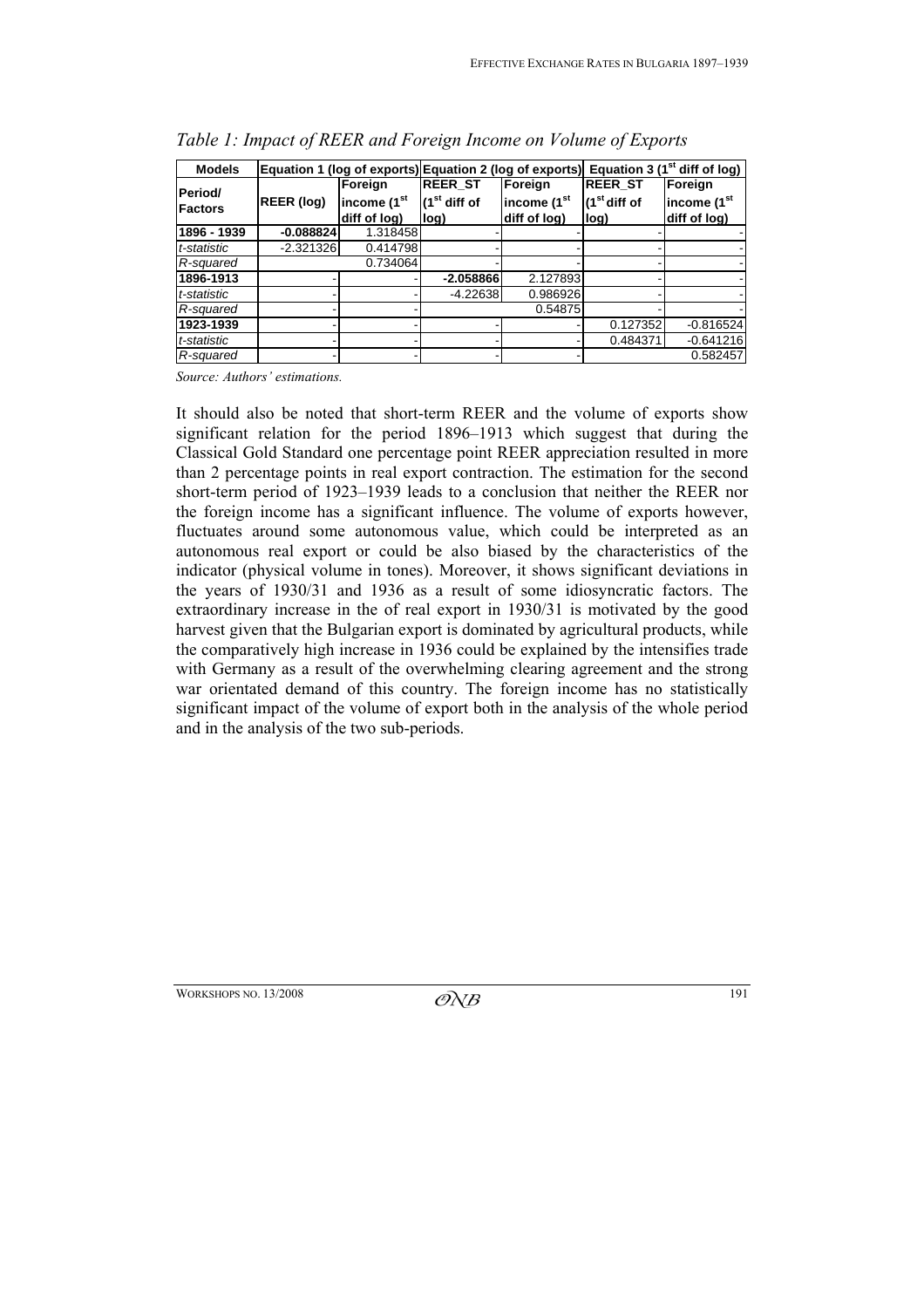| <b>Models</b>                    |                   |                         | Equation 1 (log of exports) Equation 2 (1 <sup>st</sup> diff of log) |                         | Equation 3 ( $1st$ diff of log) |                         |
|----------------------------------|-------------------|-------------------------|----------------------------------------------------------------------|-------------------------|---------------------------------|-------------------------|
| <b>Period/</b><br><b>Factors</b> |                   | Foreign                 | <b>REER ST</b>                                                       | Foreign                 | <b>REER ST</b>                  | Foreign                 |
|                                  | <b>REER (log)</b> | income (1 <sup>st</sup> | (1 <sup>st</sup> diff of                                             | income (1 <sup>st</sup> | (1 <sup>st</sup> diff of        | income (1 <sup>st</sup> |
|                                  |                   | diff of log)            | log)                                                                 | diff of log)            | log)                            | diff of log)            |
| 1896 - 1939                      | $-0.001379$       | 0.791589                |                                                                      |                         |                                 |                         |
| t-statistic                      | $-0.083405$       | 0.916792                |                                                                      |                         |                                 |                         |
| R-squared                        |                   | 0.303735                |                                                                      |                         |                                 |                         |
| 1896-1913                        |                   |                         | $-3.406283$                                                          |                         |                                 |                         |
| t-statistic                      |                   |                         | 3.02794                                                              |                         |                                 |                         |
| R-squared                        |                   |                         |                                                                      | 0.825413                |                                 |                         |
| 1923-1939                        |                   |                         |                                                                      |                         | $-0.013754$                     | 3.634461                |
| t-statistic                      |                   |                         |                                                                      |                         | $-0.764486$                     | 2.757762                |
| R-squared                        |                   |                         |                                                                      |                         |                                 | 0.474177                |

*Table 2:Impact of REER and Foreign Income on Exports in Current Leva* 

*Source: Authors' estimations.* 

As we mentioned above, given the characteristics of real export, we would like further to investigate the relationship between export and REER daring to break the economic dichotomy between the nominal and real terms. From all regressions, total export is explained to a certain extent by the REER only for the short-term based variable for the period 1896–1913. Given the exhibited REER appreciation for the whole period, one percentage point of REER appreciation is associated with 3.4 percentage point decrease in nominal export. In the other two cases (the longterm REER for the whole period and the short-term REER for the period 1923– 1939) the impact of the REER is statistically insignificant. However, in the second sub-period a significant positive influence of the foreign income is observed.

# **4. Concluding Remarks**

Finally, we can summarize that the REER has a negative impact on the real exports, and a negative impact on the nominal exports of the period 1896–1913. Based on the results we may argue that under comparatively free international trade which characterized the Classical Gold Standard (1896–1913), REER movements have statistically significant impact on export in compliance with the theoretical postulates. The insignificancy and even the opposite theoretical impact of REER on export for the interwar period could be explained by the collapse of the free international trade after the First World War and the quantitive restrictions introduced as a reaction to the Great Depression. In fact as a result of the hostile international trade environment, the observed REER depreciation did not contribute to an increase in export. Moreover, in this line of reasoning, we could even argue that REER could not be employed as an efficient instrument for export stimulation under conditions of trade restrictions.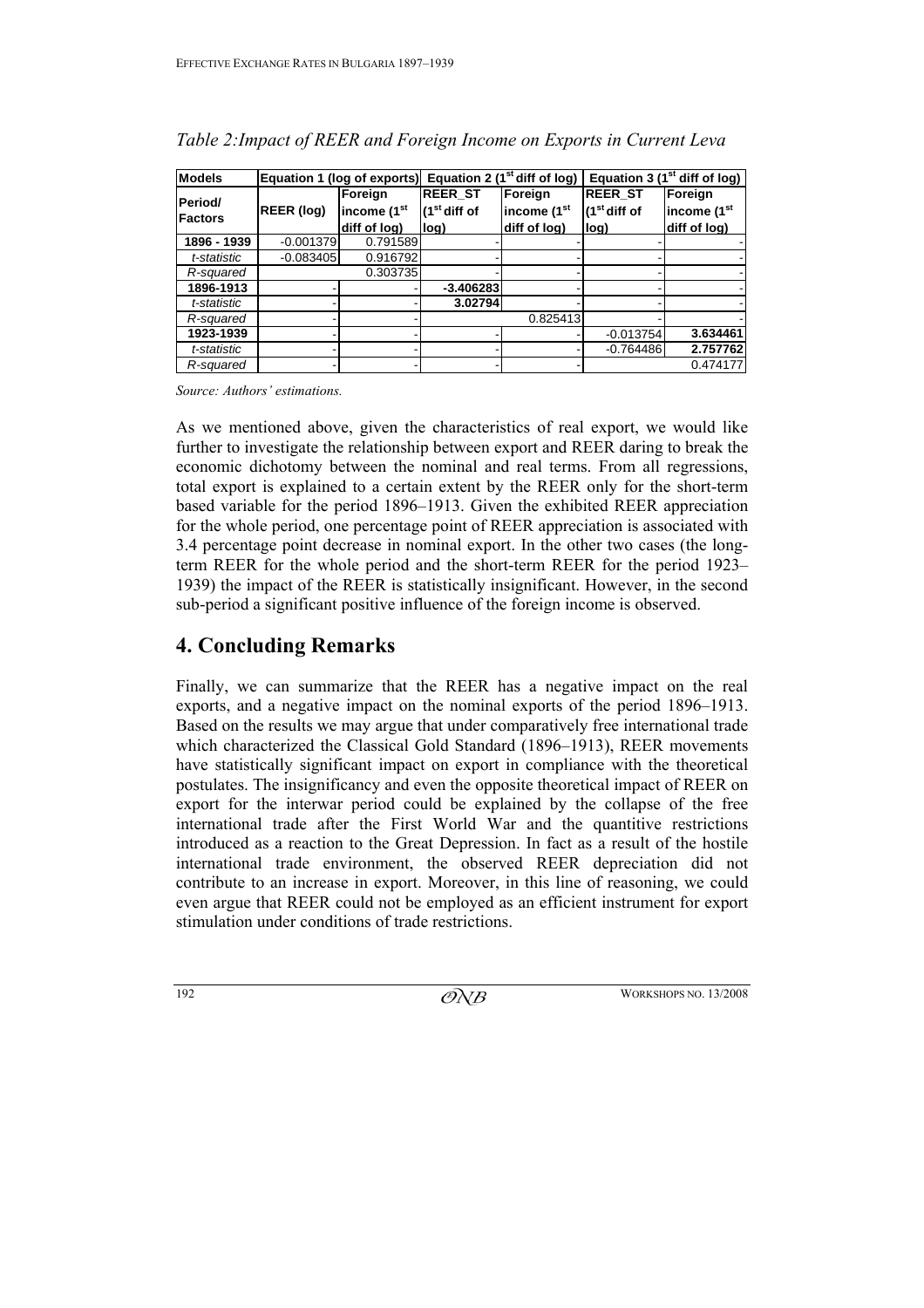This argument could be used with respect to the devaluation dilemma in the 1930s suggesting that no further REER depreciation would have improved the trade balance of Bulgaria on the export side. Furthermore, as shown in (Nenovsky, Pavanelli and Dimitrova, 2007), even the allowed exchange premiums on limited private foreign trade deals of Bulgarian exporters reaching 25% in nominal terms (which could be interpreted as the market determined exchange rate development of the Bulgarian lev), translated into less than 6% in real terms which could have a marginal effect on real exports if any.

According to our estimations the impact of the foreign income on exports is not statistically significant except in the case of nominal exports for the period 1923– 1939 when one percentage point in foreign income could bring 3.6 percentage points in export. This further suggests that it is the foreign demand or free international trade which dominated the REER effect on export in the interwar period.

To conclude, we found statistically significant and theoretically justified impact of REER on the volume of export provided that free international trade is the prevailing paradigm. Under imposed trade restrictions, in the case of autarchy in its extreme, we were unable to establish a statistically significant relationship between REER and exports. These findings provide us with economic arguments with respect to the devaluation dilemma in the interwar period supporting the political choice and all implemented policy instruments for officially maintaining the stable exchange rate.

### **References**

- Avramov (2007), *The Communal Capitalism*, Vols. 1–3. Sofia: FBNI. (in Bulgarian).
- Balassa, B. (1964), The Purchasing Power Parity Doctrine: A Reappraisal, *Journal of Political Economy*, Vol. 72, pp. 584–596
- Boshulkov, K. (1927), *The Monetary Crisis, (The Theory of Irving Fischer)*, Sofia, (in Bulgarian).
- Boshkov, S. (2004), Real Effective Exchange Rates: Methodological and Organizational Problems, BNB memo.
- Catāo, L. and Solomou, S. (2003), Exchange Rates in the Periphery and International Adjustment Under the Gold Standard, *IMF Working Paper03/* 41.
- Edwards, S. (1989), *Real Exchange Rates, Devaluation, and Adjustment: Exchange Rate Policy in Developing Countries*, Cambridge MASS: MIT Press.
- Eichengreen, B. (2002), *Financial Crises and What to Do about Them*, Oxford: Oxford University Press.
- Ellis, L. (2001), Measuring the Real Exchange Rate: Pitfalls and Practicalities; *Reserve Bank of Australia Research Discussion Paper* 4.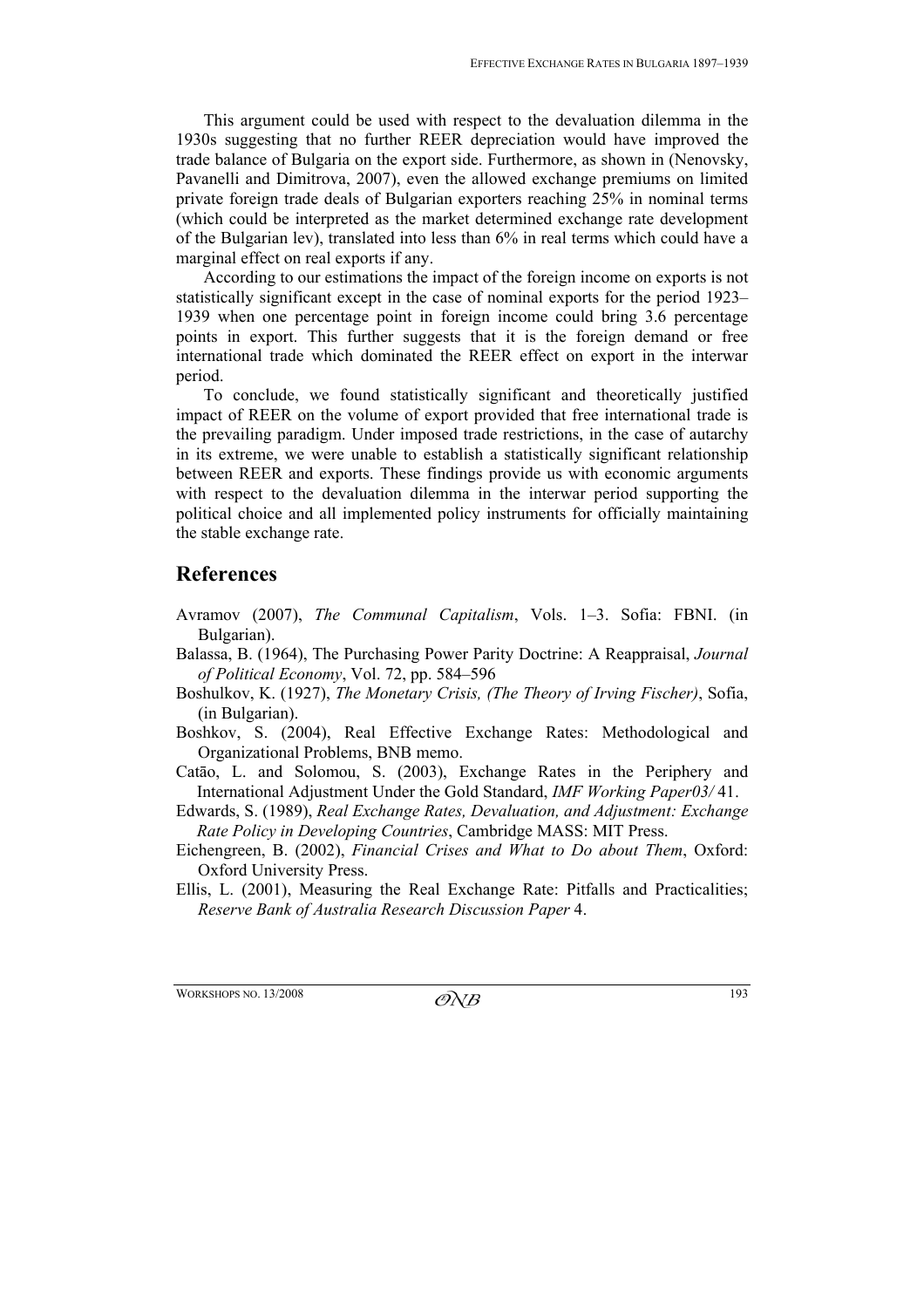- Garofalo, P. (2005), Exchange Rate Regimes and Economic Performance: The Italian Experience, *Banca D'Italia Quaderni dell'Ufficio Ricerche Storiche*, 10.
- Ivanov, M. (2004), Could We Have Devalued? What is there behind the Orthodox Bulgarian Answer to the Great Depression, Historical Review, no.3–4, pp.60– 80, (in Bulgarian).
- Lazaretou, S. (1995), Inflation and Real Exchange Rate Behaviour under Alternative Nominal Exchange Rate Regimes: The Greek Experience of 1877– 1936", *Greek Economic Review*, Vol. 17, no. 1, pp. 1–21.
- Lipschitz, L. and McDonald, D. (1991), Real Exchange Rates and Competitiveness: A Theoretical and Empirical Assessment, *IMF Working Paper* WP/91/25.
- Maddison, A. (1991), *Dynamic Forces in Capitalist Development: A Long-Run Comparative View,* Oxford: Oxford University Press.
- Maddison, A. (2003), *The World Economy: Historical Statistics*, OECD, Paris
- Mitchell, B.R. (1992), *International Historical Statistics: Europe 1750–1988,* M. Stockton Press.
- Nenovsky, N. and Dimitrova, K. (2006), Exchange Rate and Inflation: France and Bulgaria in the Interwar Period, in: Avramov, R. and Pamuk, S. (eds.), *Monetary and Fiscal Policies in South-East Europe: Historical and Comparative Perspective*. Bulgarian National Bank, Sofia
- Nenovsky, N., G. Pavanelli and K. Dimitrova (2007), Exchange Control in Italy and Bulgaria. History and Perspectives, OeNB, in this volume.
- Pamuk, S. (2000), *Istanbul ve Diger Kentlerde 500 Yillil Fiyatlar ve Ucretler 1469–1998,* T.C. Basbakanlik Devlet Istatistik Enstitusu, Ankara, pp.17–18, 22–23, (in Turkish)
- Rivera-Batiz, F. and L. Riverva-Batiz (1985), *International Finance and Open-Economy Macroeconomics*, McMillan Publishing Company, New York
- Shimazaki, M. and Solomou S. (2001), Effective Exchange Rates in Japan 1897– 1938, *Japan and the World Economy* Vol. 13, pp. 161–177.
- Solomou, S. and Catāo, L. (2000), Effective Exchange Rates 1897–1913, *European Review of Economic History*, Vol 4, pp. 361–382.
- Statistical Yearbook of Bulgarian Kingdom, various years, Sofia.
- Svrakoff, G. (1941 [1936]), *Theory of Trade Policy (Foreign Trade)*, Izgrev Printing House, Sofia (in Bulgarian)
- Tooze, A. and Ivanov, M. (2007), Convergence or Decline on Europe's Southeastern Periphery? Agriculture, Population, and GNP in Bulgaria 1892- 1945", *The Journal of Economic History*, Vol. 67, pp. 673-703
- Toshev, D. (1943), Bulgarian Industrial Policy after First World War", *Journal of Higher School of Commerce Graduates, Varna,* 15, pp. 1–213 (in Bulgarian).
- Turner, P. and Van't Dack, J, (1993), *Measuring International Price and Cost Competitiveness*, BIS Economic Paper 39.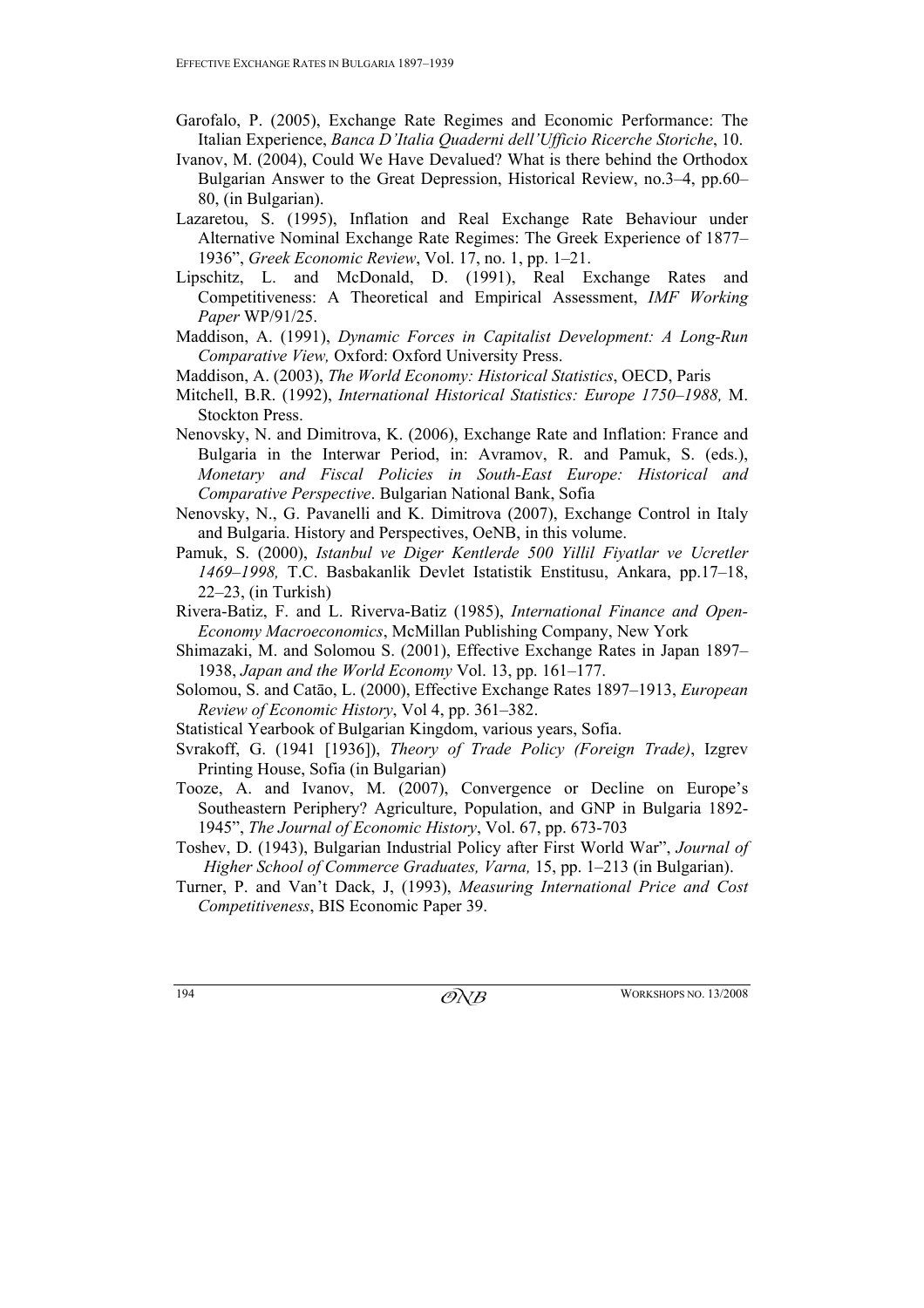# **Appendix 1: Data Description**

#### **A. International trade weights.**

Countries and their weights (simple average) for the respective period.

Period I. From 1897–1913: Austria-Hungary (18%), Belgium (10%), France (7%), Germany (14%), Italy (4%), Switzerland (1%), UK (16%) and Turkey (18%). Total coverage (88%), standard deviation: 4.1.

Period II. From 1922–1936: Austria (9%), Hungary (2%), Belgium (4%), France (6%), Germany (28%), Italy (11%), Switzerland (3%), UK (6%), USA(2%) and Turkey (3%). Total coverage (75%), standard deviation: 4.4.

*Source: Bulgarian Statistical Yearbooks, various years.* 

#### **B. Exchange rates**

Period I. From 1897–1913: Annual average series is constructed averaging 12 monthly observations, as the latter are arithmetic averages of 4 weekly observations at a certain dates. Due to the lack of averages for some periods, we take the average of the buying and selling bilateral exchange rates (raw data). Source: State Gazette; Bulgarian Statistical Yearbooks; Izvestia na BNB.

Period II: From 1914–1939: Annual average bilateral (selling) exchange rates. Just for the sake of consistency we compare overlapping values for 1914 and detected minor differences, which do not bias the general development of exchange rates. Due to the lack of bilateral exchange rates against the Hungarian national currencies before 1925, we reconstruct the series on the basis of correlation of 1 between the HUP and ATS (taken as first difference).

*Source: Bulgarian Statistical Yearbooks, Izvestia na BNB.* 

#### **C. Price data**

All price data is CPI (1913/1914=100) from Maddison (1991) except the one for Austria-Hungary, Hungary, Turkey and Bulgaria. The CPI value for 1920 for Belgium is reconstructed from Mitchell's cost-of-living indices (1992) as the time series overlap almost completely for the rest of the period.

Austria-Hungary: wholesale price index 1914=100 (generously provided by Dr. Matthias Morys).

Hungary: cost-of-living index 1929=100 (Mitchell 1992).

Turkey: cost-of-living index for Istanbul 1914=100 (Pamuk 2000).

Bulgaria: for the period 1987–1913 – index number of the price change of 98 goods; studying this indicator it represents something between CPI and retail price index. Given the character of consumption and the degree of home production at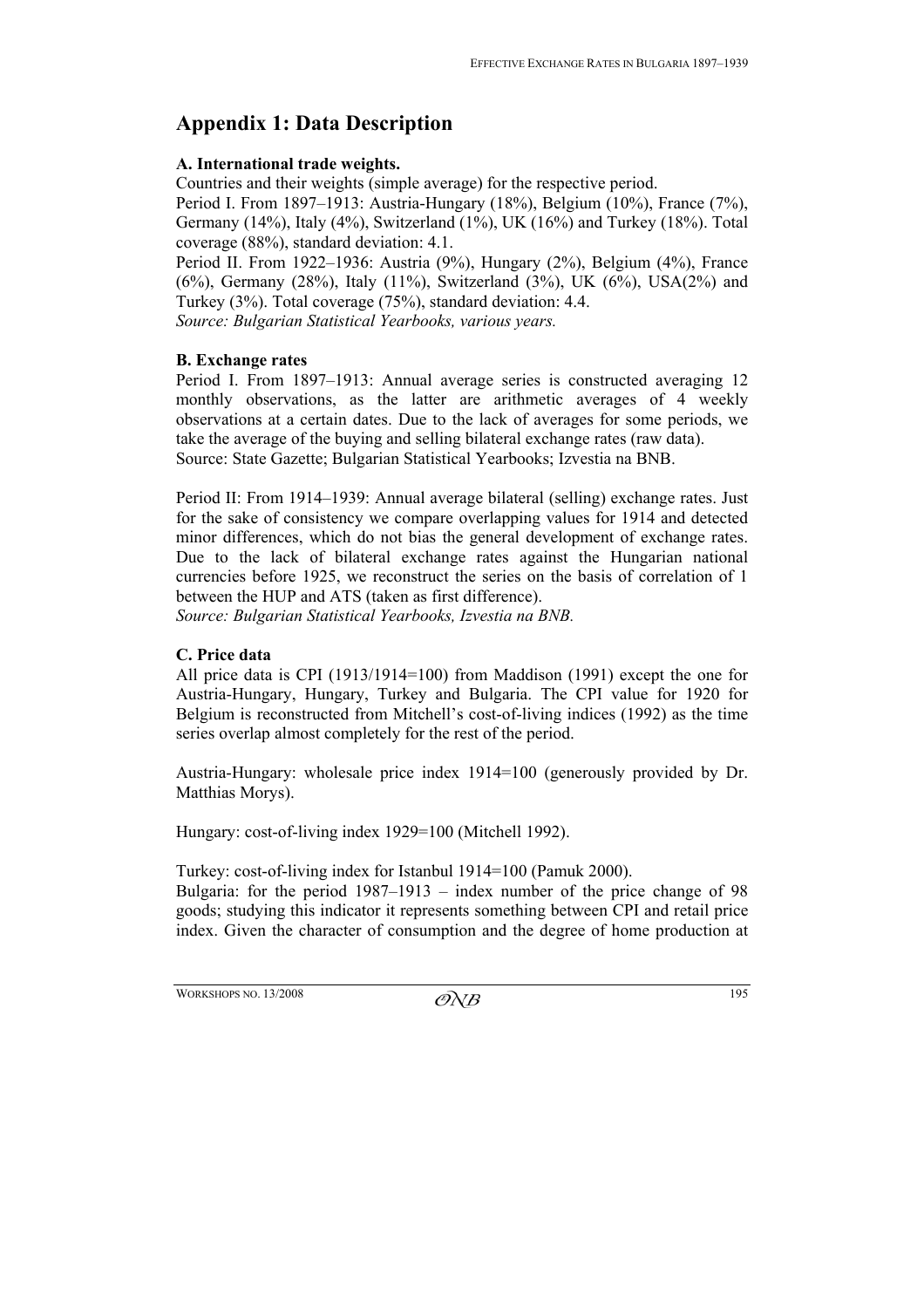that time, we consider it representative for capturing consumer prices changes, and hence appropriate for a consistent international comparison.

For the period 1924–1938 – cost-of-living index (food, electricity and heating for 12 major cities in the Kingdom of Bulgaria (1914=100). The same one is quoted in Mitchell (1992).